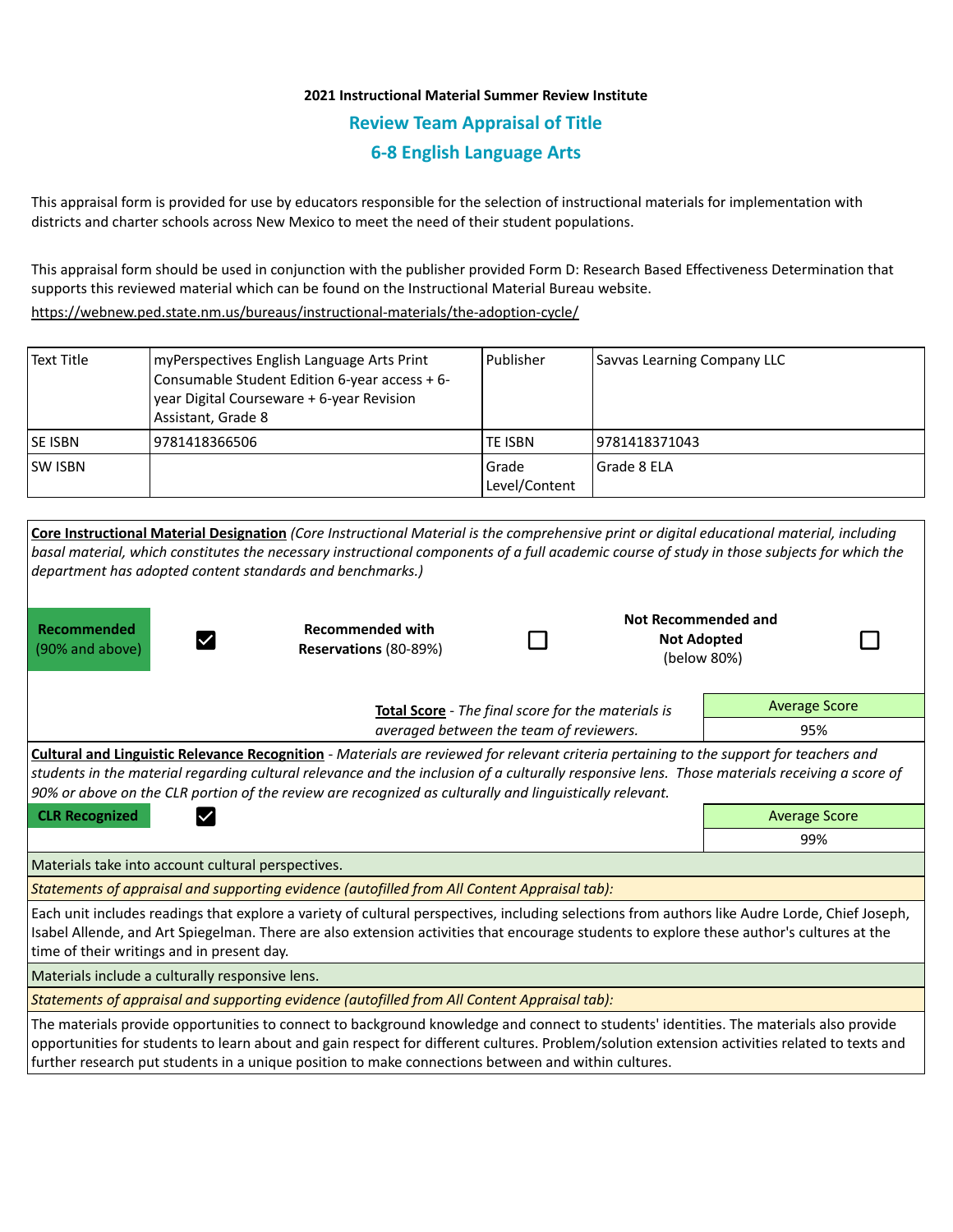**Standards Review** *- Materials are reviewed for alignment with the state adopted content standards, benchmarks and performance standards.*

Average Score

94%

Materials align with grade level ELA standards overall.

*Statements of appraisal and supporting evidence:* 

The materials align with the reading, writing, language, and speaking and listening standards through multiple types of tasks.

Materials align to reading standards.

*Statements of appraisal and supporting evidence:* 

Students read a variety of informational and literary texts from multiple genres. The materials provide myriad activities that align to the reading standards. They also provide opportunities for students to read, write, discuss, and engage in high-level questioning and reflection.

Materials align to writing standards.

*Statements of appraisal and supporting evidence:* 

Students have the opportunity to write daily, both shorter and longer pieces. Writing projects go from reflection through argument, research and presentation.

Materials align to speaking and listening standards.

*Statements of appraisal and supporting evidence:* 

Each unit has larger speaking and listening opportunities as well as discussions in a variety of contexts (e.g., pairs, small group, full class).

Materials align to language standards.

*Statements of appraisal and supporting evidence:* 

Students learn the language standards in context, using a mentor text. Directly following, students use this new understanding in their own writing.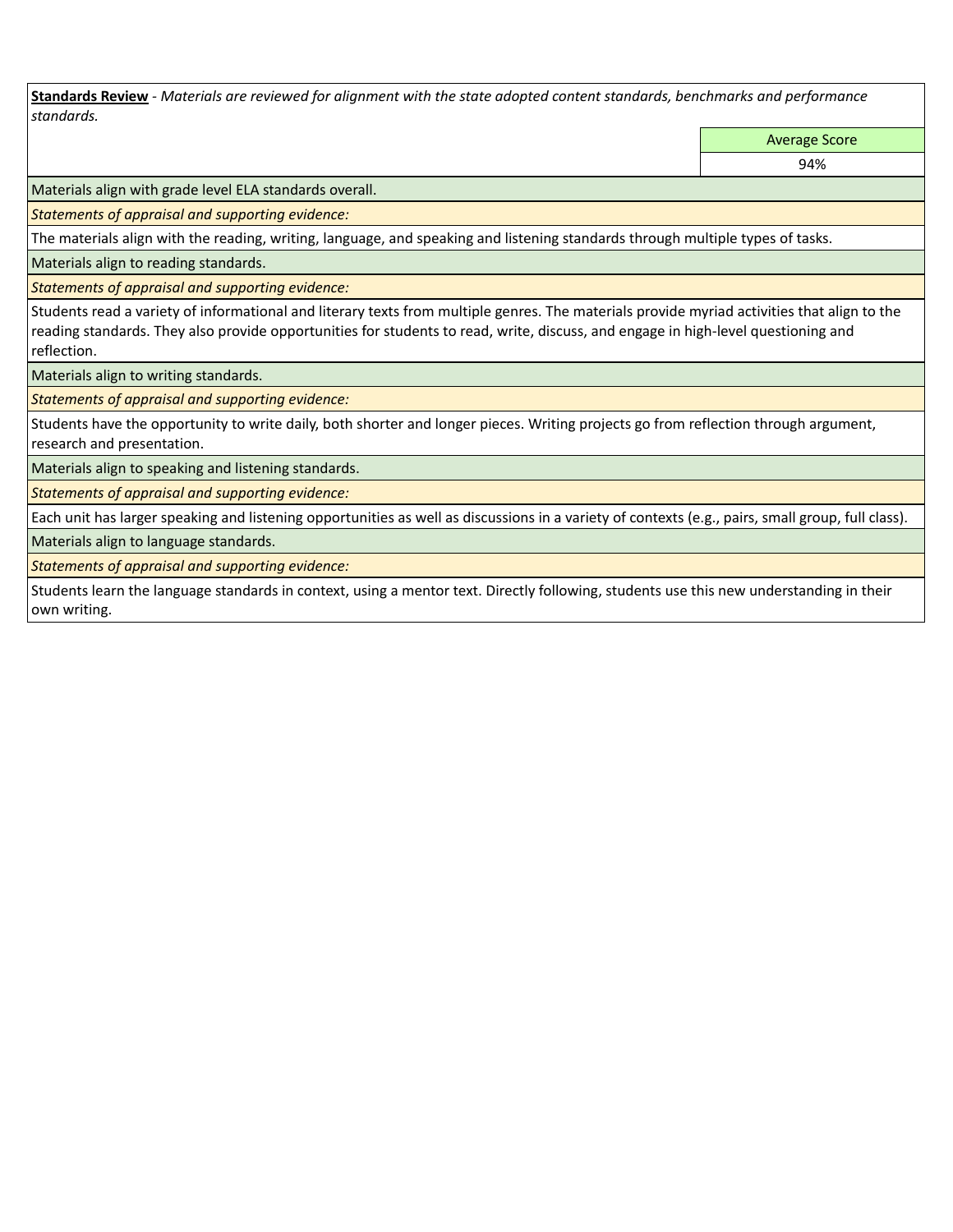**ELA Content Review** *- Materials are reviewed for relevant criteria pertaining to the support for teachers and students in the specific content area reviewed.*

Average Score

99%

Materials provide a selection and range of high-quality texts worthy of students' time and attention, exhibiting exceptional craft and thought and/or providing useful information.

*Statements of appraisal and supporting evidence:* 

The materials have a rich offering of perspectives represented. Texts are engaging and interesting and are written by award-winning authors. These engaging texts are found throughout each unit: in whole-class learning, small-group learning and independent learning. The wide variety of texts include memoir, poetry, magazine articles, speeches, blog posts, news articles, infographics, short stories, graphic novel excerpts, video, biography, novel excerpts.

Questions in the materials are high-quality text-dependent and text-specific questions. The overwhelming majority of these questions are text-specific and draw student attention to the particulars in the text.

*Statements of appraisal and supporting evidence:* 

Students engage in a first read and answer comprehension questions. After the second-read, students answer text-dependent analysis questions that prepare them to write or speak knowledgeably in their performance task.

Materials provide scaffolding and supports to enable students' learning of English language arts.

*Statements of appraisal and supporting evidence:* 

There are a plethora of graphic organizers and step-by-step instructions for students. The teacher's edition provides differentiation ideas at point of use for students who need additional support, students who need acceleration, and English learners. The activities and lessons around each text are set up in a scaffolded routine format.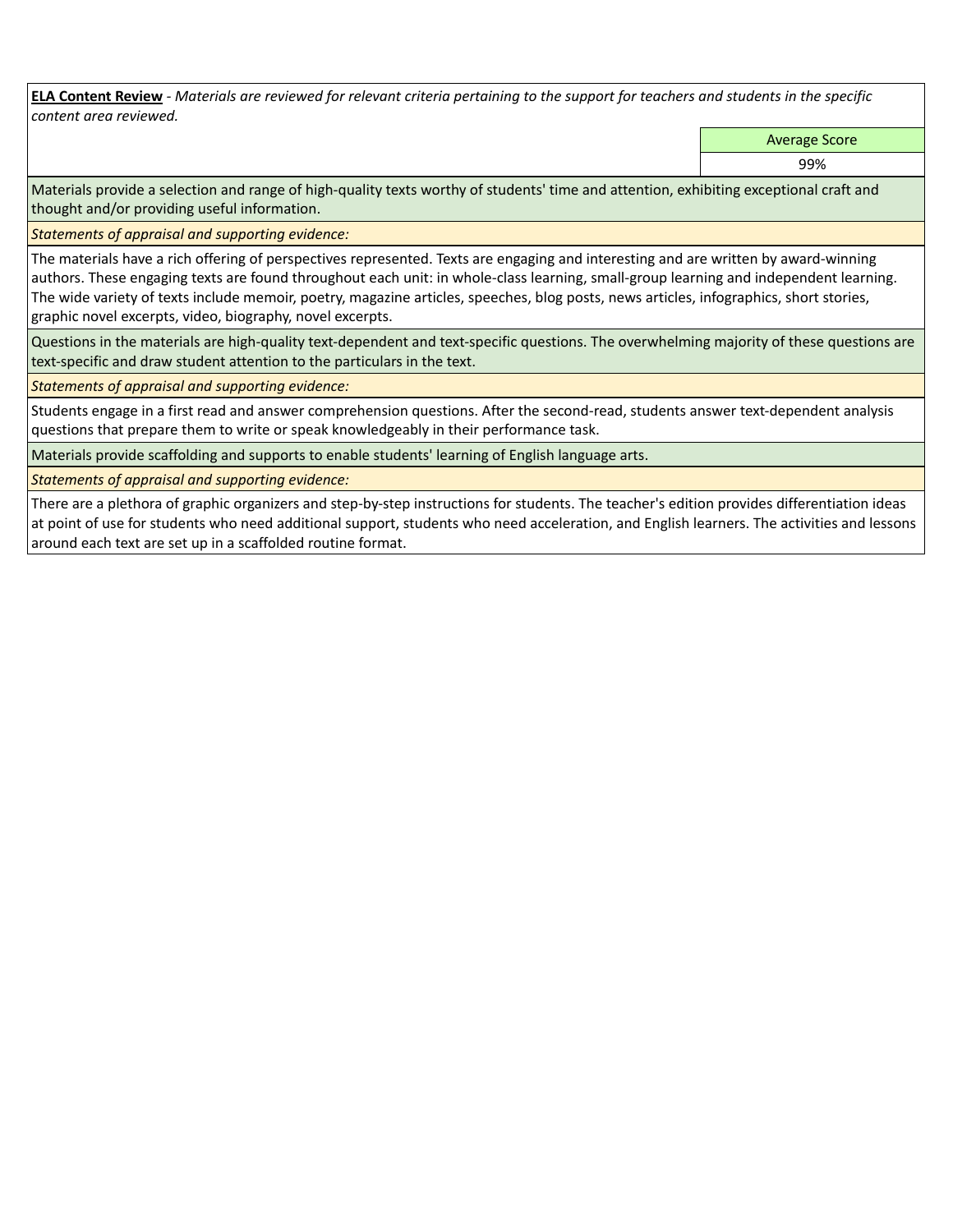**All Content Review** *- Materials are reviewed for relevant criteria pertaining to the support for teachers and students in the material regarding the progression of the standards, lesson structure, pacing, assessment, individual learners and cultural relevance.*

Average Score

98%

Materials are coherent and consistent with the standards that all students should study in order to be college and career ready.

*Statements of appraisal and supporting evidence:*

Texts and materials engage students in deep analysis and critical thinking related to the standards in order to facilitate independent learning. The themes are vertically aligned 6-12, continuing the progression of ideas that challenge students to think critically about varying perspectives and prepare them for the future.

Materials are well designed and take into account effective lesson structure and pacing.

*Statements of appraisal and supporting evidence:*

Each unit contains a unit overview page with a pacing guide and overview of the readings and the standards associated with each reading. Each unit is designed with gradual release in mind, moving from whole-class instruction, to small group learning, to independent learning. There is room for flexibility based on student population and teacher autonomy.

Materials support teacher planning, learning, and understanding of the standards.

*Statements of appraisal and supporting evidence:*

Author's Perspectives provide teachers with insight on teaching and learning as well as strategies to use in approaching working with students and the standards. These perspectives appear at point of use for teachers as they are teaching. The Lesson Resources and Decide and Plan sections align the standards to each lesson individually taught.

Materials offer teachers resources and tools to collect ongoing data about student progress on the standards.

*Statements of appraisal and supporting evidence:*

There are opportunities for formative, summative, and performance-based assessment throughout each unit. Teachers have access to digital tools that they can use to customize assessments for their needs and collect data.

Materials support effective use of technology to enhance student learning.

*Statements of appraisal and supporting evidence:*

Technology is integrated into each lesson and several assessments, with videos and opportunities to engage in learning through research. The Independent Learning section of each unit is available online, and students can annotate and engage with text in a digital environment.

Materials can be easily customized for individual learners.

*Statements of appraisal and supporting evidence:* 

myPerspectives+ online supplemental activities and videos, as well as the "Personalize for Learning" callout boxes in the text, provide teachers with support in customizing instruction for individual learners.

Materials give all students extensive opportunities and support to explore key concepts.

*Statements of appraisal and supporting evidence:*

Students can engage in QuickWrites, Challenge activities, Digital Perspectives activities, Research to Clarify activities, and Research to Explore activities that provide them with ample opportunity to explore key concepts beyond the reading of the text. These explorations support cooperative and independent learning.

Materials take into account cultural perspectives.

*Statements of appraisal and supporting evidence:*

Each unit includes readings that explore a variety of cultural perspectives, including selections from authors like Audre Lorde, Chief Joseph, Isabel Allende, and Art Spiegelman. There are also extension activities that encourage students to explore these author's cultures at the time of their writings and in present day.

Materials include a culturally responsive lens.

*Statements of appraisal and supporting evidence:*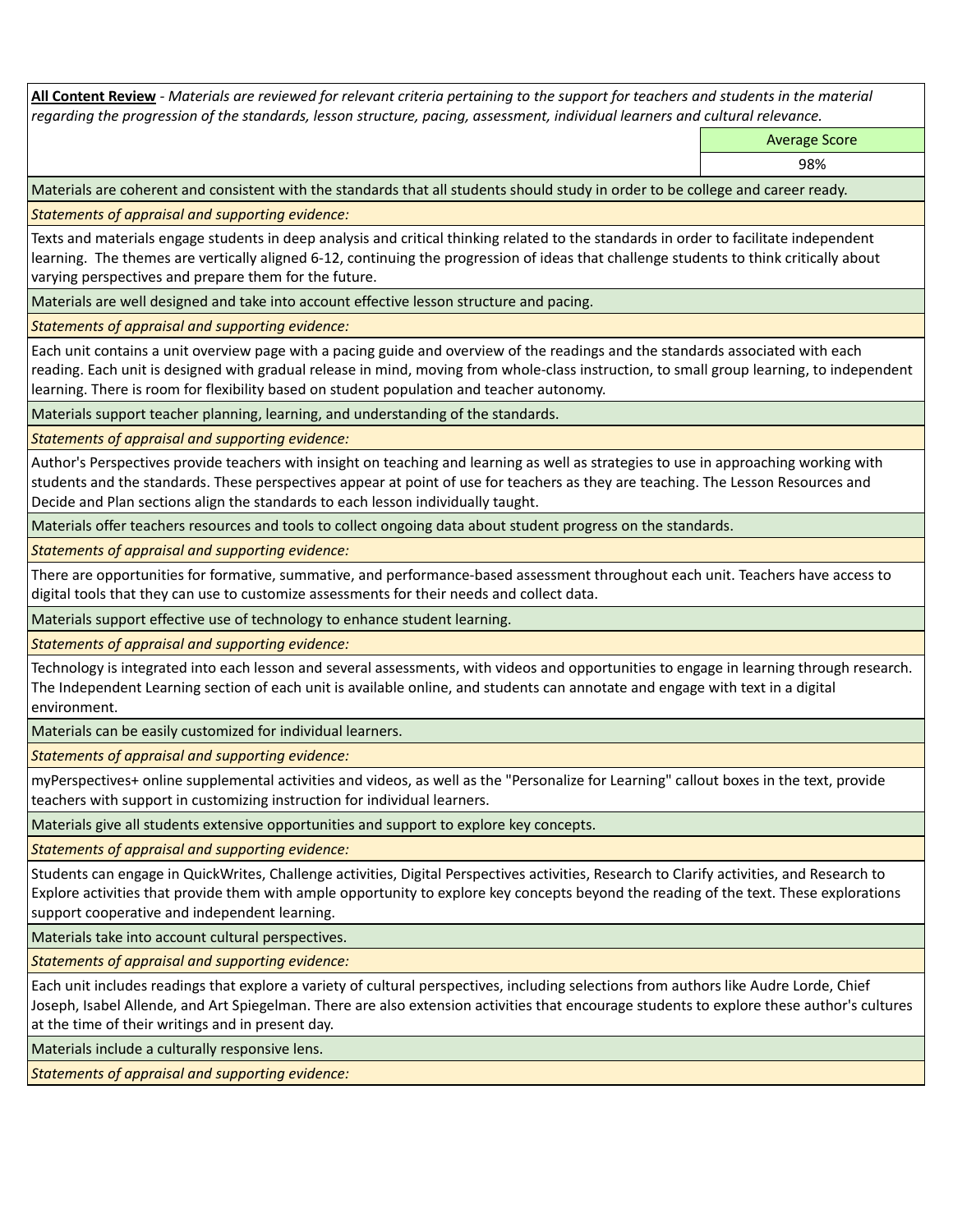The materials provide opportunities to connect to background knowledge and connect to students' identities. The materials also provide opportunities for students to learn about and gain respect for different cultures. Problem/solution extension activities related to texts and further research put students in a unique position to make connections between and within cultures.